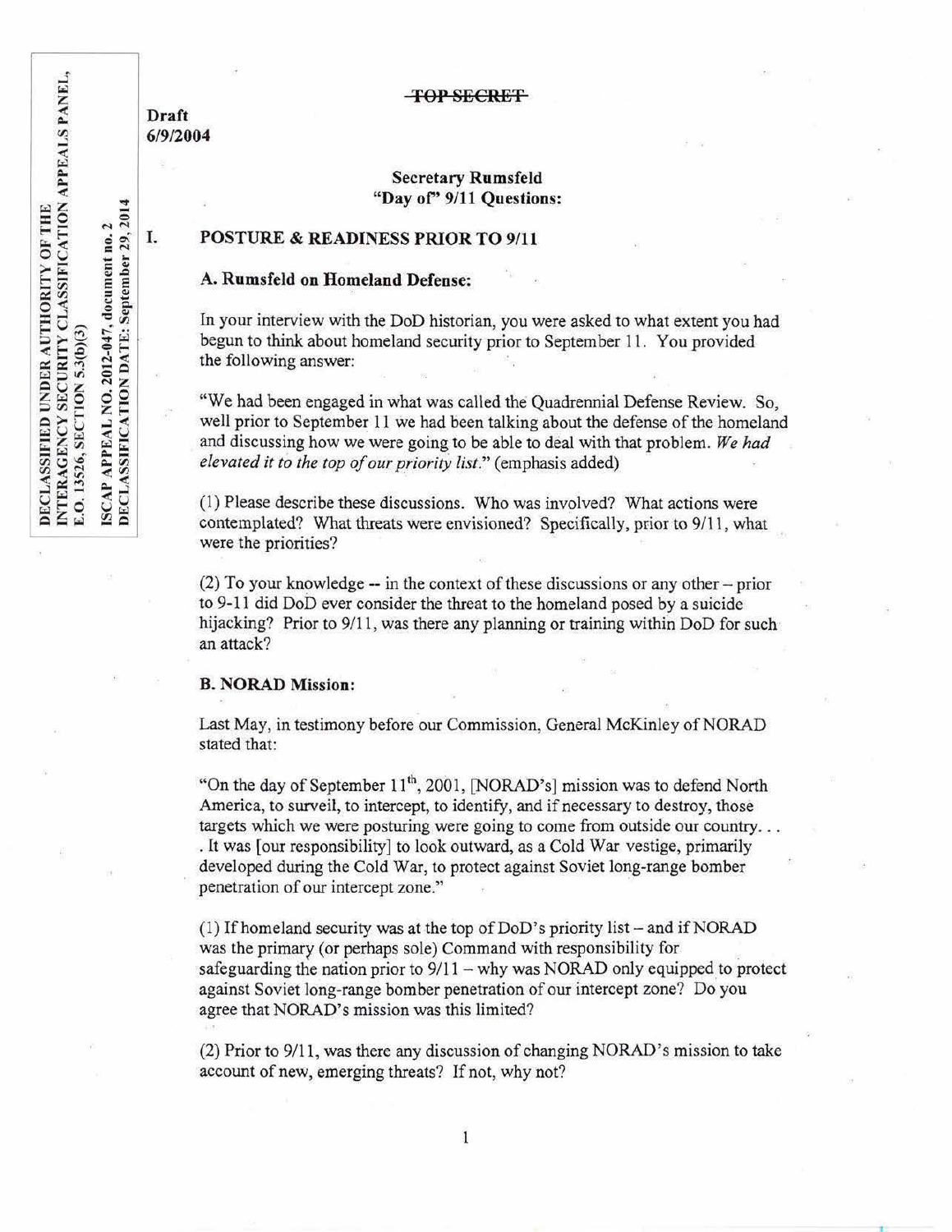Draft 6/9/2004

# II. EMERGENCY RESPONSE ON 9/11

## $(1)$  Immediate Response to WTC 2

I understand from documents we have received (Rumsfeld Interview with DoD historians, Bates #Bates 51148-60) that on the morning of 9/11 you were meeting with a group of congressman and then returned to your office for your daily intelligence briefing.

Please walk me through how you learned of the second hit on the World Trade Center, and what you did immediately thereafter. I want to focus your attention on the period of time between the second hit on the WTC, but before the hit on the Pentagon- roughly 0905 to 0940.

 $\blacksquare$  During this time, did you realize the country was under attack? If so, what steps did you take?

## (2) Command and Control Operations Post-Pentagon Crash

As I understand it, after the plane hit the Pentagon you went down to the parking lot and assisted with some of the rescue efforts. After that, you went to the National Military Command Center and Executive Support Center. Is that correct?

- $\blacksquare$  Who was running the air defense operations when you arrived at the NMCC? Approximately what time did you arrive?
- After you arrived, what did you do?
- $\blacksquare$  In terms of obtaining situational awareness and coordinating the air defense operation, what interagency conferences were you involved in? (NB: We know of the Air Threat Conference Call and Dick Clarke  $SVTS - what else?$ )

(NB: Entry From NMCC After Action Report: "Senior leaders (CINCs/Service Chiefs/SECDEF/NSC) were not in conference, but appeared to be coordinating with each other outside the conference ...Lost VCJCS & SECDEF to multiple SVTS convened by NSC for long periods of time. No NCA direction in conference during this time."

- $\blacksquare$  At the senior level, who was coordinating with the FAA? Did you speak with anyone from the FAA on 9/11? From DOT?
- **What was your awareness of the hijacked aircraft over Pennsylvania** Flight UA 93?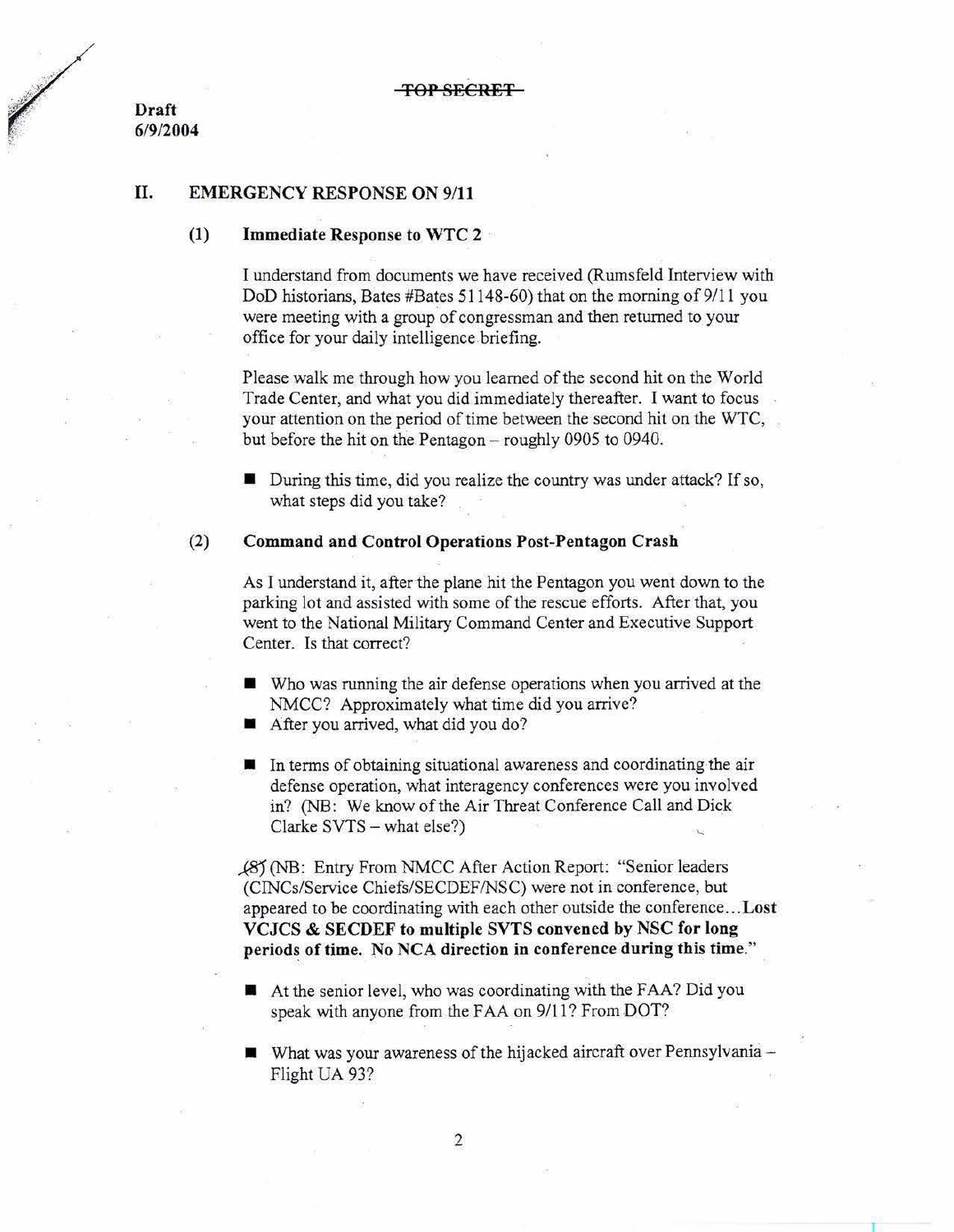#### **TOP SECRET**

**Draft 6/9/2004** 

> $\blacksquare$  What was your awareness of the fighter aircraft that were being launched from Andrews? Who was coordinating with Andrews, given that they were operating outside of the NORAD chain of command?

## (3) Shoot Down Order

[NB: The key to this line of inquiry is the follow up questioning, in light of Secretary Rumsfeld's previous statements and the Air Threat Conference Call (excerpts below). See also NMCC 11 September 2001 Integrated Chronology (appended to NMCC AAR) and Shoot Down Chronology for more detail.]

A good deal has been written and said about the decision that day to order the shoot down of civilian aircraft.

Please describe your recollection of the following:

- From whom you received the order?
- $\blacksquare$  When did you receive it? (in terms of sequence of events, if not the actual time)
- $\blacksquare$  What was the substance of the order that was conveyed to you? Did it include specific details regarding rules of engagement and if not, how were those details crafted?
- How was the order passed down the chain of command at DoD?
- $\blacksquare$  Is it your understanding that the order was passed to the pilots of the fighter aircraft that were capping DC?
- Was it your understanding that the order applied throughout the day (and perhaps beyond), or did you have to go back to the President for each individual target?

#### (U) **Rumsfeld to DoD Historian:**

**Historian:** What about authorization to shoot down United #93? Did that come from the Vice President?

**Rumsfeld:** Technically, it couldn't, because the Vice President is not in the chain of command. The President and he were talking and the President and I were talking, and the Vice President and I were talking. Clearly he was involved in the process. .

**Historian:** It was reported that the decision came from the Vice President **Rumsfeld:** He might have recommended that. ·

**l** 

**Historian:** But the rules of engagement came out of your office. **Rum sfeld:** Sure.

# **(On establishing ROE)**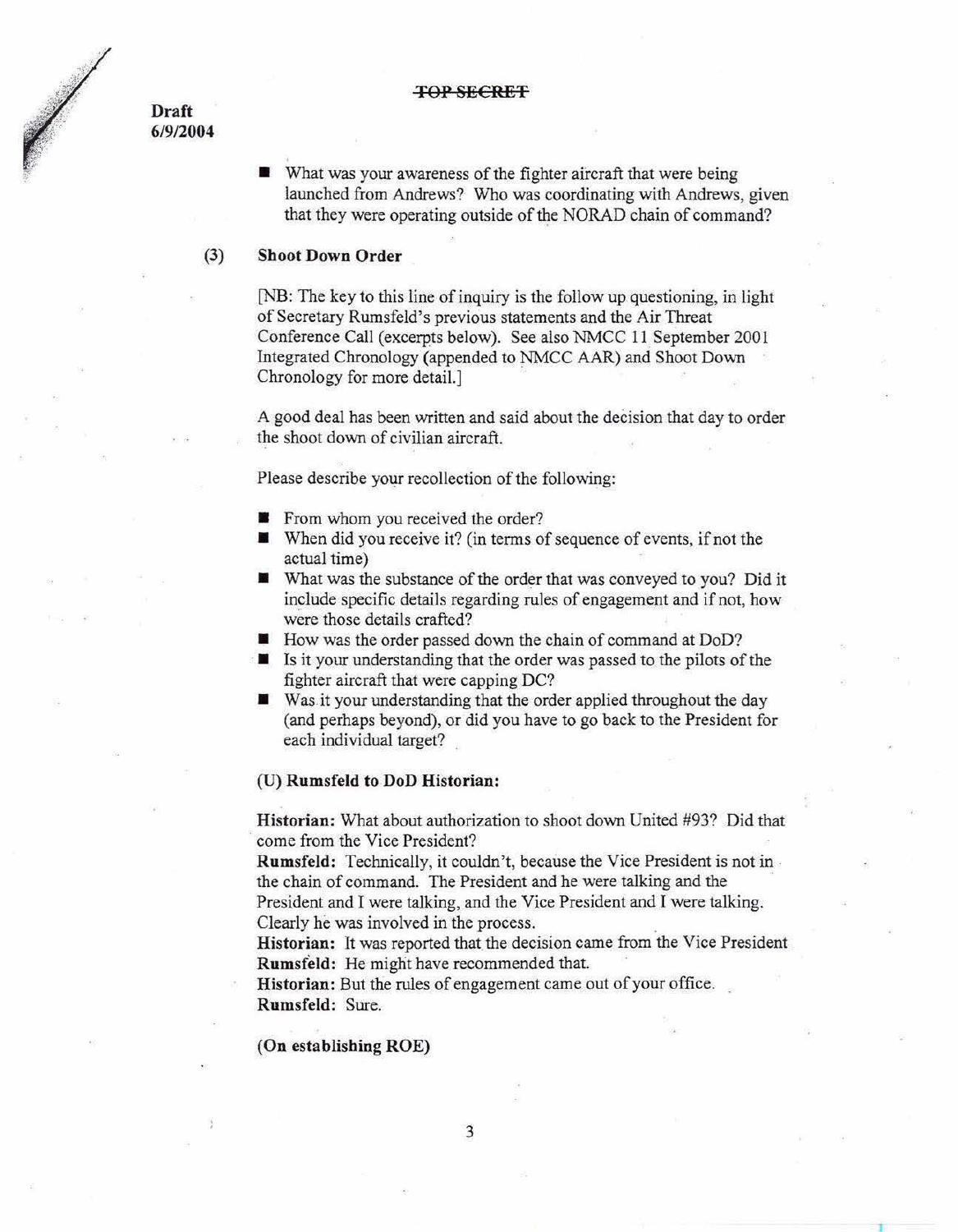#### **TOP SECRET**

**Draft 6/9/2004** 

> **Historian:** How long did it take you to establish the rules of engagement . to possibly shoot down any other planes that might come in? **Rumsfeld:** They were probably established pretty fast in my mind, and then we refined them. Dick Myers and I talked about them. **DiRita:** I would say it was within the first hours, because I left after about two hours and you had worked a lot out in conversations with the Vice President.

## **£I-S) Rumsfeld on ATCC, approximately 10:37-39:**

[NB: Prior to this exchange, Mr. Hadley and other duty officers from the PEOC were passing shoot down orders from the Vice President to the ATCC; see Shoot Down Chronology for more details.]

**VP:** I've talked to the Vice President, I know he's trying to reach you. Have you spoken to him?

**SecDef:** Yes but early on, right after the Pentagon was hit.

**VP:** OK, he's going to relocate to another site. We received an anonymous call over here that Angel was the next target and I assume he thought steps had been taken to provide protection for Air Force One. SecDef: Correct, that's been ordered.

**VP:** Are our forces on heightened alert?

**SecDef:** Yes, I've ordered Threat Con Delta.

**VP:** "There's been at least three instances here where we've had reports of aircraft approaching Washington  $-$  a couple were confirmed hijack. And, pursuant to the President's instructions, I gave authorization for them to be taken out. Hello?"

**SecDef:** "Yes, I understand. Who did you give that direction to?" **VP:** "It was passed from here through the operations center at the White House, from the PEOC."

**SecDef:** "Okay, let me ask the question here, has that directive been transmitted to the aircraft?"

**VP:** (Immediately responds to question) "Yes, it has."

**SecDef:** "So, we've got a couple of aircraft up there that have those instructions at the present time?"

VP: "That is correct. And it's my understanding they've already taken a couple of aircraft out."

## **(4) DEFCON3**

Who made the decision to go to DEFCON 3 and how was it executed? Was the President consulted before the decision was made?

#### **ATCC Transcript on DEFCON DECISION:**

**.(:FS) 10:43 DDO to Conference:** The Secretary ofDefense had directed that we go to DEFCON 3 and be prepared to go to Level 2.

**J** 

4